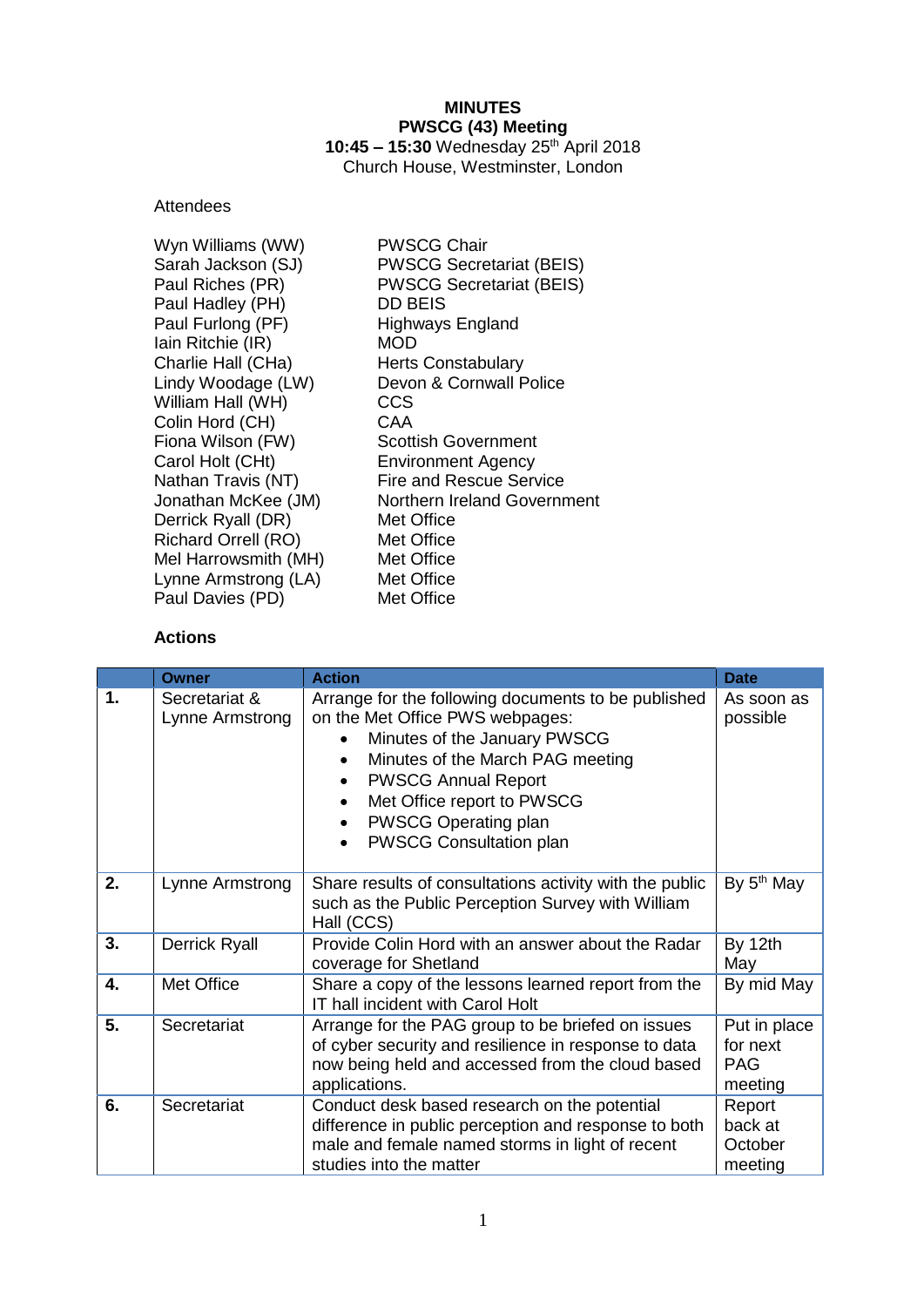|    | <b>Owner</b>                       | <b>Action</b>                                                                                                                                                                                          | <b>Date</b>                               |
|----|------------------------------------|--------------------------------------------------------------------------------------------------------------------------------------------------------------------------------------------------------|-------------------------------------------|
| 7. | Sarah Jackson &<br>Mel Harrowsmith | Investigate and come back to the PWSCG with<br>findings on what would be sensible and realistic in<br>terms of agreeing a stretch target for weather<br>warnings providing good and excellent guidance | At the<br>January<br>2019<br><b>PWSCG</b> |
| 8. | <b>Paul Davies</b>                 | Provide the PWSCG with an update on the ongoing<br>work into developing a 'Nowcasting' forecast and<br>alert                                                                                           | Oct<br><b>PWSCG</b>                       |
| 9. | Secretariat                        | Arrange for the Chairs sign off letter on PWS<br>performance to be sent to Met Office CEO Nick<br>Jobling                                                                                              | Complete                                  |

### **1. Welcome & Introductions**

WW welcomed attendees. Apologies were received from Denise Harker (Independent Member), Ian Hoult (LGA), Thom Waite (PHE), Tracy Goode (Welsh Government), André Cocuccio (MCA), MHCLG were unavailable to attend. Iain Ritchie deputised for Cdr George Tabeart (MOD). William Hall joined as the new representative for the CCS and Fiona Wilson as the new representative of the Scottish Government.

#### **2. Minutes & actions from last meeting**

PR updated the group on progress since the last meeting. Good progress made on all actions. The Secretariat will follow up on the action previously initiated with Ian Lisk on the issue of a lack of hydrological-meteorological guidance being provided at local resilience fora.

The minutes for the January meeting were approved by the group with no comments or amendments put forward. A copy will be uploaded to the Met Office website.

### **3. Reports**

#### **3.1 BEIS Update**

PH provided the group with an update on the latest news at BEIS. The Department has grown in size which in a large part is due to the challenge of dealing with work associated with the UK's Exit of the EU. Recent developments include the creation of UKRI as a separate entity. PH informed the group that the Met Office, as one of the BEIS Public Sector Research Establishments (PSREs) are eligibly to bid for funding from UKRI for research purposes which includes the recent first wave of bids under the Strategic Priorities Fund (SPF). PH reassured the group that the Department recognised recent months had proved challenging for the Met Office in light of the departure of the CEO. A recruitment campaign to find a permanent CEO will be undertaken.

WW enquired on the appointment of a new Chair of the Met Office board which PH was able to confirm was well in hand and was at the stage of final security clearances before any announcement could be made. A question was asked about when the next comprehensive spending review was likely to take place. PH believed this would likely take place over the summer of 2019 in terms of a formal commission but there have been no confirmations to date. In any event, preparations would need to be made to build the evidence base and business case to justify the continued spending on a Public Weather Service.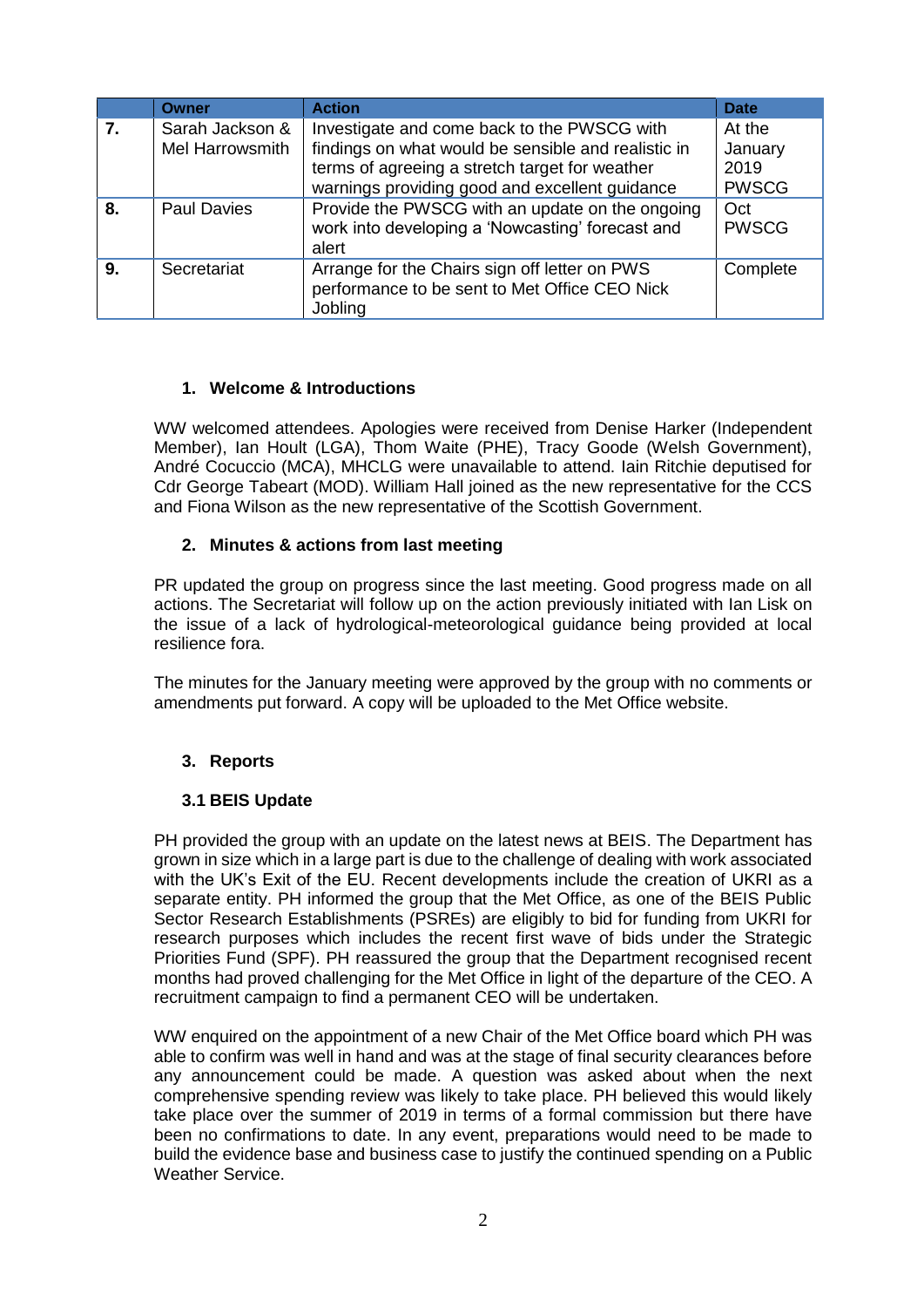### **3.2 PWSCG Chair's Update**

WW provided a short verbal update to draw out the highlights from his update paper. WW spoke very positively about the engagement with responders and users of the PWS at the various meetings held in the other jurisdictions of the UK. WW spoke about the transition of the BBC to their new forecast provider in February and touched upon some of the issues that required Met Office to engage with, in particular around NSWWS. The Met Office informed the group that they had been in conversations with the BBC about consistency and attribution of weather warnings. In response to a question form the group, MH confirmed that the BBC is signed up to NSWWS but that there is flexibility for broadcasters to exert some editorial control, in particular for regional broadcasts.

### **3.3 Independent Member's Update**

In DH absence, PR gave a brief summary of the activity the independent member had undertaken since the January meeting. PR spoke about DH active monitoring of the severe weather events from a general public perspective. She had gathered feedback and examples from social media and other broadcasters around the time of the BBC transition and fed back examples to the Met Office for them to investigate. WH was keen to understand more about the views and understanding from a general public perspective and LA agreed to share the outputs of the Met Office work from the ad-hoc public surveys the Met Office carries out following selected amber or red warnings. The meeting of the Media and reach sub-Group (MARG) had been a key deliverable for the independent member and PR would be giving a fuller update later under the MARG item.

#### **4 FY17/18 Deliverables and Performance**

#### **4.1 Met Office Annual Report**

DR provided the group with a run through of the main challenges and achievements from the last financial year. A summary of the weather experienced during the seasons noted that the summer was relatively wet with notable convective events demonstrating that this was still an area of challenge for the Met Office. In terms of warnings issued, the group were reminded of the unprecedented issuing of two red warnings being in force over different parts of the country at the same time. It was noted that in the red warning area in the South west an 100% awareness score was achieved from those surveyed after the event. Feedback for the two main snow events indicates that Met Office believe these were very well forecast and communicated. DR informed the group of the successful launch of the next generation warnings which was the culmination of a two year project. The major features include the addition of thunderstorm and lightening warnings, warnings extended out to 7 days and clearer language and visual design.

DR informed the group about Met Office performance on Forecast Accuracy against other key competitor Met Services. Met Office has performed very strongly and has scored higher for accuracy against it's like for like comparators such as the French, Japanese, German and Australian Met Services.

Over the year there have been three major model upgrades which has resulted in notable improvements such as an increase in the resolution of the global model from 17km to 10km, the introduction of hourly updated UK forecasts, improved physics and the decoupler technology to save on data processing costs.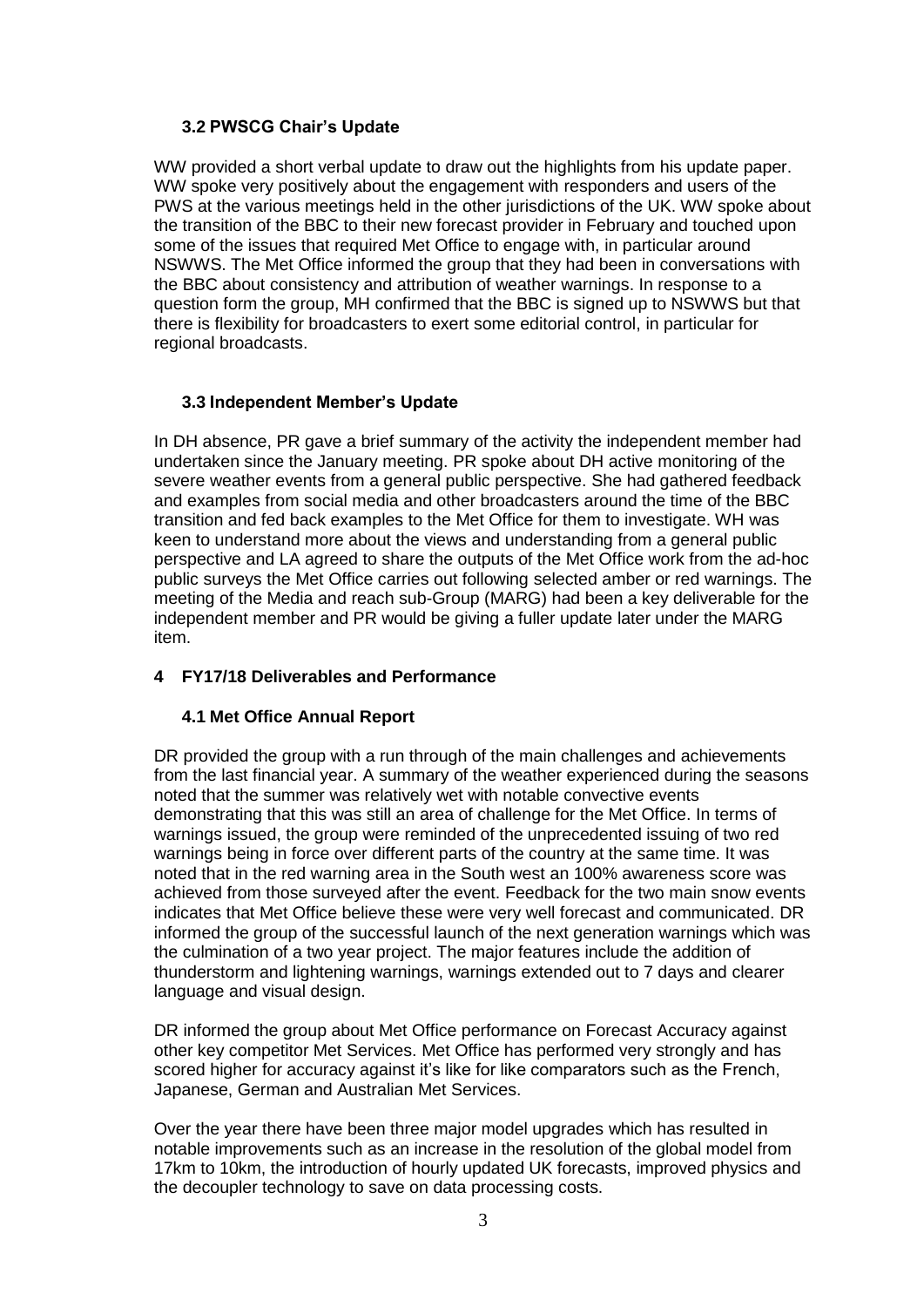The renewal to the radar network was completed which included Met Office designed infrastructure. CH enquired about what radar coverage exists for the Shetland area under the radar renewal programme as it is an important area for aviation. The Met Office agreed to check on the position regarding Shetland and report back to CH, however there would be capital and opex costs associated with any new radar which would need to be prioritised against other aspects of the PWS The radar network in England is co-funded by the EA.

DR spoke about the continued growth in the Direct reach the Met Office have achieved over the last year. Highlights include strong growth with the App with downloads now totalling 5.5m. There has been a further push to grow indirect reach with third parties including the upgrades to the Public Weather Media Service (PWMS) and syndication growth with a significant rise in the number of video plays where Met Office content is shown by third parties.

Progress continues with the delivery of the Transformation and Efficiency (T&E) programme with notable milestones including access to data from the big four atmospheric models being made available via the Service Hub.

The group were informed that the Customer Supplier Agreement (CSA) which sets out the full details of what is provided as part of the public weather service including milestones and metrics was met for FY 2017/18. The main successes included good Met Office performance throughout the two main snow events in February and March 2018, especially with the advance lead time ahead of the events, the effectiveness of the warnings and both the direct and indirect reach achieved. The delivery of the next generation NSWWS was a notable target met that is already receiving positive feedback from users.

IR asked about any differences in the narrative being presented by the BBC with respect to warnings. The Met Office said they will be keeping an eye on how broadcasters are communicating warnings and working with the BBC to make sure they comply with the agreement for NSWWS that they have signed up to.

#### **4.2 Severe weather subjective verification and Warnings task group**

MH provided the group with an overview of the subjective verification assessments that had taken place over the last year and reported that the target of 72% of amber and red warnings to provide good or excellent guidance had been met. The group were reminded about the named storms experienced during the season and a summary of the weather warnings. Examples of the different responses and feedback from various Agencies were highlighted including for the snow in Scotland on  $16<sup>th</sup> - 19<sup>th</sup>$  January and the engagement with the Deputy First Minister. Positive feedback received in relation to the 5 hour lead time of the red warning in Scotland which allowed proactive advice and messaging to be disseminated by various Agencies.

MH summarised some of the key learning points from this winter period which Met Office will be considering. These included how best to convey any ongoing impacts from lying snow after it is no longer falling such as drifting caused by wind. Thought will also be given to the management of warnings that are in force for 3 days ahead and beyond and deciding when is the right time and at what frequency updates to these should occur.

The group then followed this with some of their own experiences of the challenges faced during this period. WH reported that from a CCS perspective they believed that the handling of these winter events was good. They have been carrying out their own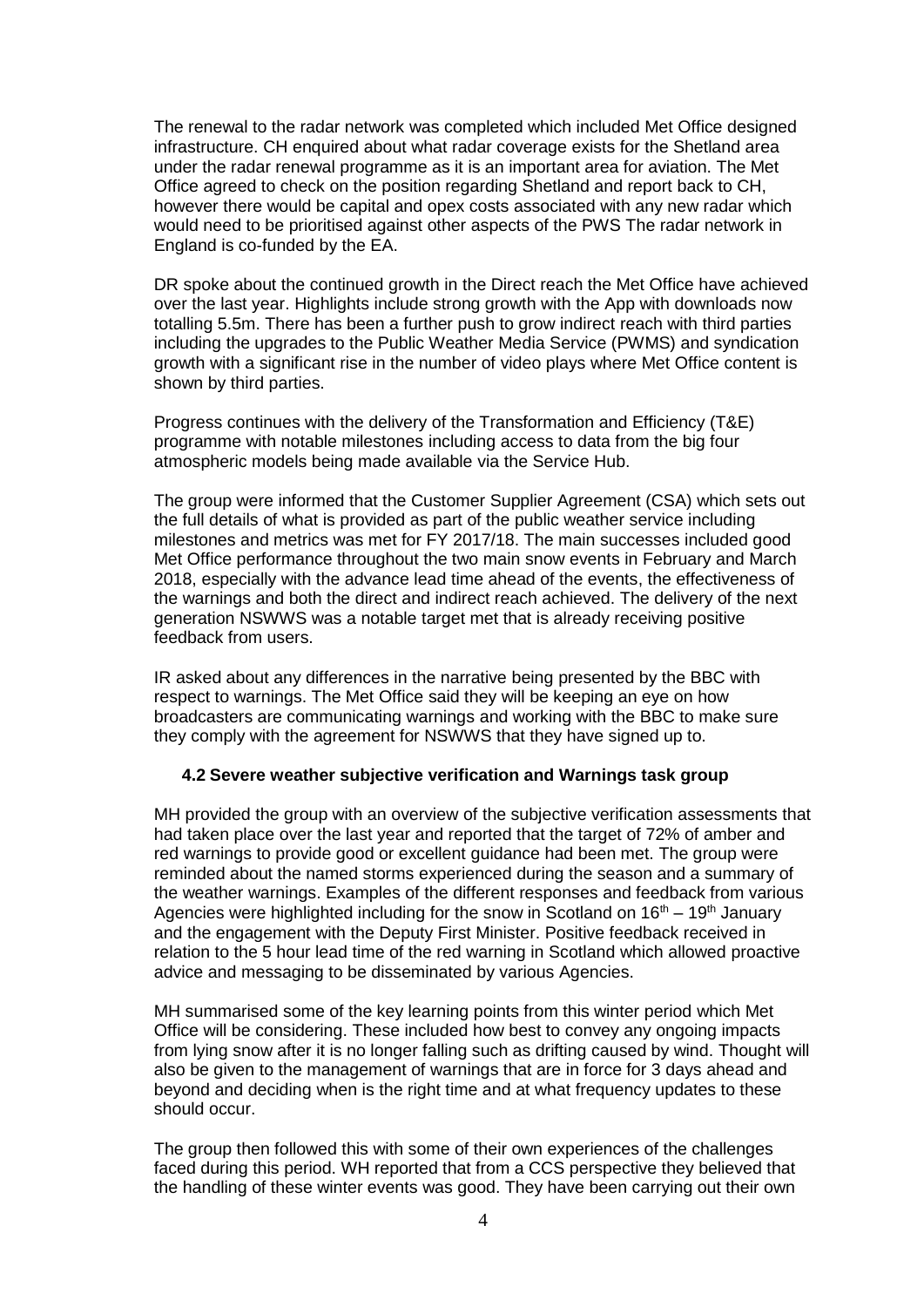reviews of how the events were managed with local responders such as police. Learning points included having a better understanding of the available 4x4 vehicle resource that can be relied upon during such periods of significant snowfall. Forestry Commission vehicles were used and Fire Services also made offers to use their 4x4 resource.

FS reported that the advance warnings they received ahead of the events that hit Scotland were very useful. It enabled organisations such as the Police and ScotRail to issue 'don't travel warnings' with adequate lead time. There were some problems on the motorways, particularly the M80. There are challenges around HGVs getting jackknifed causing routes to become impassable which can lead to travellers being stranded overnight. They are keen to work more closely with the police and the haulage industry to see what can be done to try and reduce that risk. WH commented that the military response during these events was very good and having the adequate lead time allowed for contingencies to be put in place and resources to be deployed to where they were needed.

LW informed the group that in their region, the South-west, they were still gathering a number of de-brief reports on the events during this period. Positive feedback reported on the very accurate forecasting as well as the weather warnings issued. Informed the group that the transport network was severely hit in a number of places and will be following up with Highways England on vehicle stranding. Other notable impacts included the disruption caused to supply chains which impacted food availability in some areas that business continuity plans needed to be reviewed.

JM reported that for Northern Ireland, they were happy with the forecasting of the events and the associated warnings which were timely. The Met Office Advisor being embedded with the team was extremely helpful. One additional challenge they are mindful of is the messaging to communities along the border with the Republic as with the two Met Services operating different warnings systems there is an increased risk of confusion for the public.

PF provided an update from a highways perspective. The overall message was that they were happy with the forecasting and that it was helpful to get the 7 days notice on the snow events. This allowed them to adequately brief all their regions. Feedback for the issuing the red warning for England was that it was effective and the area covered was very accurate. One observation was that the issuing of the red warning possibly diminished the effect of having an amber out for the surrounding area in terms of the public's response, suggested that this could be something to take a closer look at. PF referred to the issue of HGVs that had been mentioned earlier and confirmed that this is a know issue that they have been considering how best to tackle. The advance notice did allow them to issue a Highways England alert to the 17,000 members of the Freight Transport Association. The group were informed about the preparation the Agency had taken ahead of the winter season and that they took notice of the Met Office seasonal forecast that indicated a colder second half of the winter. This ensured that they had the required stocks of salt for gritting the network and that a record 335,000 tonnes of salt was used.

The group also briefly discussed storm naming in response to a point raised by CHL and people's response to named storms. CHL referred to some research he had come across recently that indicated that there is a detectable difference in how serious people views storms according to whether they have a male or female name. The inference being that people take greater note and perceive an event will be more serious if the storm has a male name. The Met Office were aware of some previous studies in the area in particular with regards to hurricanes in the US. It was agreed that the Secretariat and Met Office would carry out desk research in this area.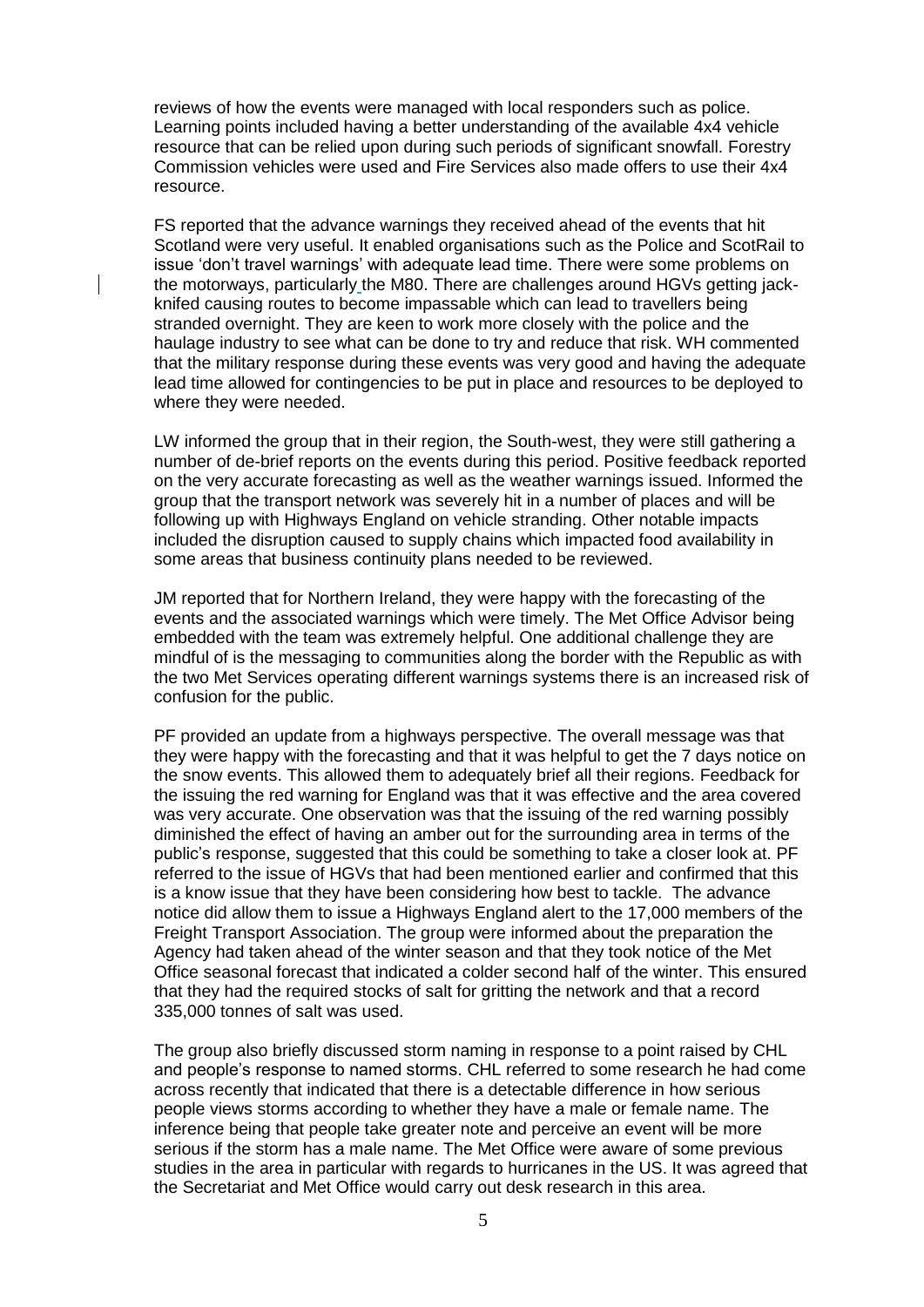The general view from participants was that the snow events in particular were handled well by the Met Office. Widespread view held that the forecast was very good and with the good lead times for events it enabled organisations to be on the front foot in responding.

#### **Task team and NSWWS target**

MH provided the group with a summary of the work of the NSWWS task team that were created to identify and implement ways to improve NSWWS scores. The findings showed that while there were some model/forecast busts they did not significantly skew the statistics. The research did indicate that there was a poor understanding the relationship between weather parameter and impacts. The group discussed the current target and it was agreed that the Secretariat and MH would investigate what is reasonable and realistic to achieve in order to provide more evidence that can be used to set a target. The group agreed it is difficult to pick a figure out of the air and that the target should be tied more closely with the improvements in the pipeline.

### **4.3 Secretariat report on Performance**

Media and Reach sub-Group (MARG)

PR summarised the discussion of the last MARG meeting which took place in February. The key topics covered included the recent January snow event, subjective verifications, storm naming and the latest developments with the Public Weather Media Service (PWMS). Outputs from the meeting included the Met Office to follow up with Met Eireann on the process and operation of the storm naming initiative to ensure both Met Services are fully sighted in the run up to any event where a storm is likely to be named. The broadcasters were keen to work with the Met Office to develop a 'heads up' notification process to help them in their communications to the public in advance of stormy weather.

PWS Assurance Group (PAG)

SJ summarised the latest PAG meeting which was held on  $15<sup>th</sup>$  March. The group agreed that two themes in the CSA on National Capability and International Commitments had been delivered over the FY. The group noted the update provided to them on the incident in the IT hall and would like to see the lessons learned report in due course. The group discussed the recent progress on the Met Office T&E programme but remain concerned about the timescale for implementation in particular the people element of the programme.

#### PWSCG Annual Report

SJ provided a brief summery of the PWSCG Annual report which contains a high level summary of the key engagements that have taken place over the year.

The group confirmed that they were content to with both the PAG report and the PWSCG Annual Report and that these documents could be published online.

#### 4.4 Milestone Reports

WW invited the group to comment on any of the milestone reports that had been circulated which were presented to seek the groups approval and sign off the programme of work that was achieved in FY 2017/18. The end of year sign off process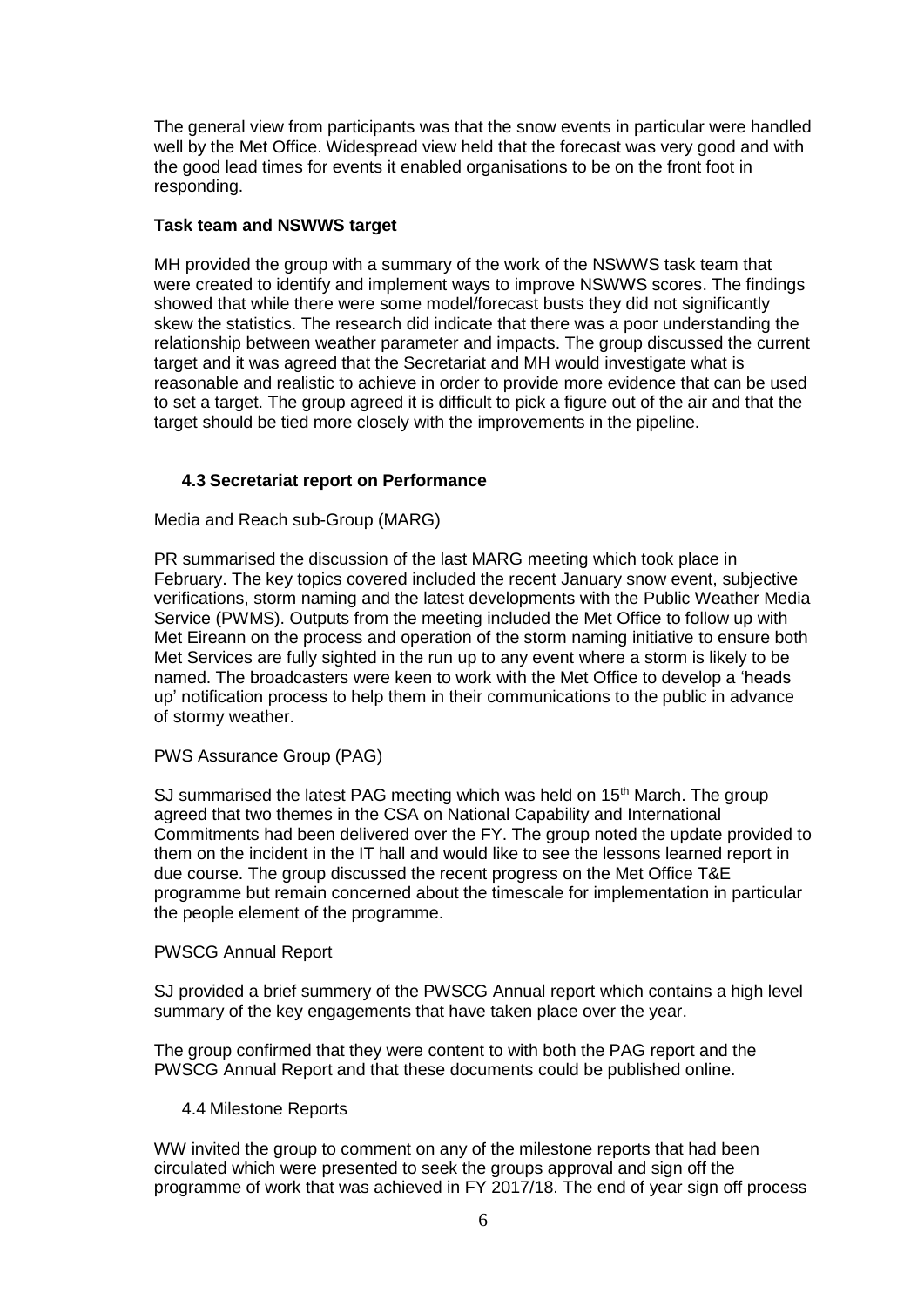involves the Chair of the PWSCG issuing a letter to the CEO of the Met Office to confirm whether the PWSCG agree that that Met Office performance in delivering the PWS as set out in the Customer Supplier Agreement has been met. After consideration of the milestone reports the group were content that the performance measures had been met, and in particular for the civil contingency community and that the letter from WW could be issued to Nick Jobling.

#### **5 Future Plans**

5.1 Update to Customer Supplier Agreement (CSA)

DR was invited to provide a short overview of the planned updates to the CSA for FY 2018/19. There is no massive overhaul of the CSA for the next FY and the current strategy will be maintained. The focus will continue to be driving improvements in accuracy both perceived and real. Making sure the Met Office retains its authority especially during times of severe weather. There will also be a continued push to transform to both reduce complexity and costs and increase resilience. An updated scope for the PWS has been agreed that will provide more clarity on National Capability Vs PWS services and products.

On warnings, the new system will be monitored closely as it beds in and responding to any user feedback. The Hazard Manager tool for responders will be migrated onto the cloud and there will be work undertaken to better quantify an approach needed to extreme heat and cold. For the public, there will be a new responsive website as well as a focus on communicating weather.

There will be data improvements including making data more accessible and easier to consume with the migration of wholesale and DataPoint onto cloud based services.

The group approved the updated CSA and this will be signed.

5.2 Consultation Plan and Secretariat Operating Plan

SJ provided a brief explanation of the Secretariat operating plan which sets out the main activities and level of service delivered by the PWSCG secretariat to support the Chairman and efficient running of the PWSCG. The group were informed that a review of the CSA would take place as usual and that preparatory work would start so that the PWS was in a good place when a spending review is announced.

The group were also asked their views on the proposed consultation plan of activity that the Secretariat and Met Office PWS team will work to over the year. Specific consultation activity will cover perceptions of accuracy, the 3 month outlook, Nowcasting, Data Services and the improved Chemet service.

The group approved both the Secretariat Operating Plan and the Consultation plan.

#### **6.1 Nowcasting plans**

PD presented the Met Office plans to develop future capability for nowcasting. For the UK this will be to improve the capability for predicting convective events in particular which are often smaller and quicker to develop and can be less predictable and more intense. The typical nowcasting timeline focuses on events that are likely to occur in the next 0-6 hours. Plans will also look at surface water flooding including storm intensity and duration which are critical factors. Surface water flooding is something the Environment Agency would welcome developments. PD informed the group that the